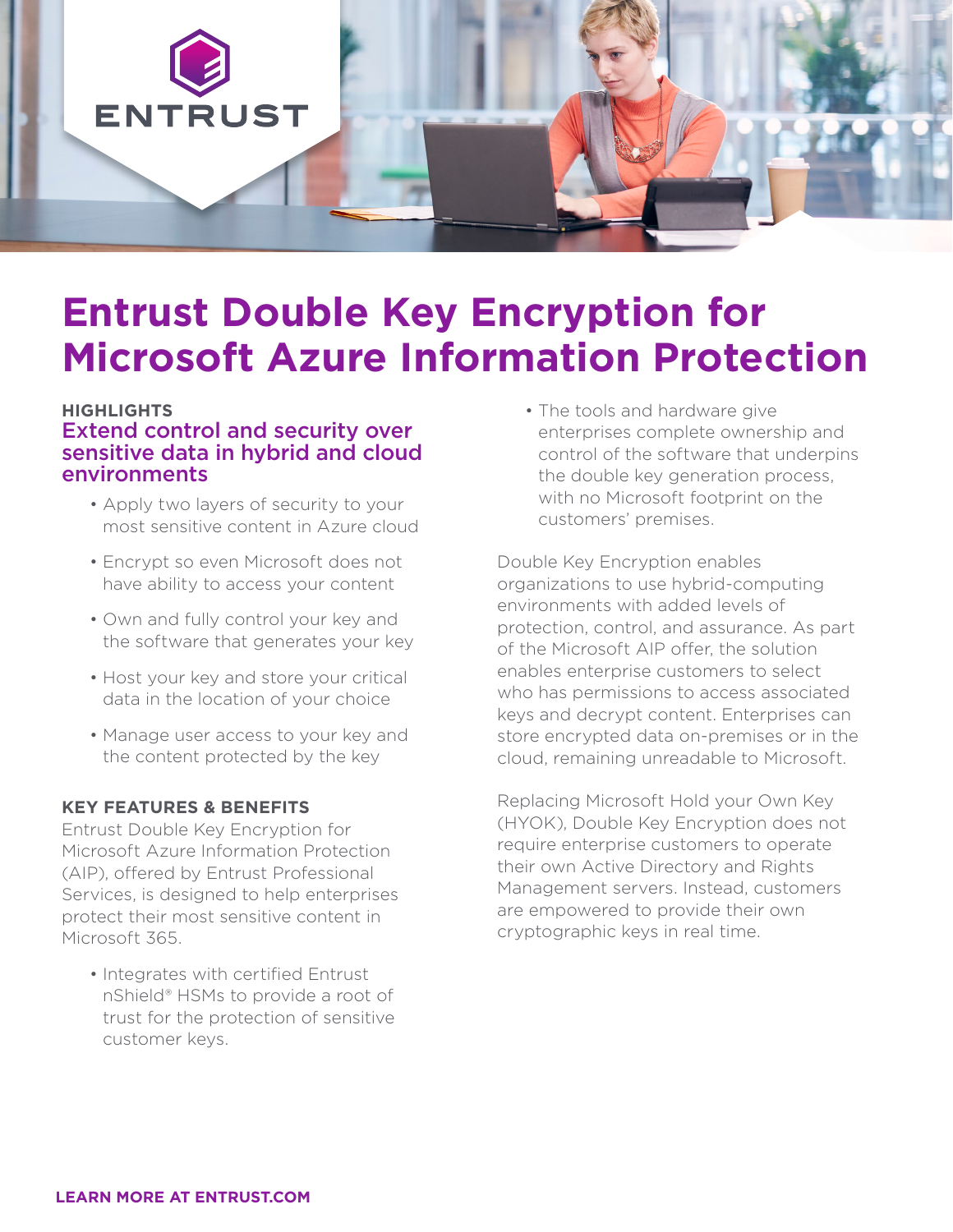#### **HOW IT WORKS**

Double Key Encryption utilizes two component cryptographic keys to protect highly sensitive data across the enterprise – a Microsoft key and a customer key.

- Document content is locally encrypted within the client application, using a unique random AES key per document.
- The unique document key is encrypted using the DKE customer key for the specific security label. The DKE private key is protected using nShield HSMs on-premises
- The Microsoft key is used to encrypt the document metadata.
- The process prevents Microsoft from having access to the key and the customer content in Azure.

## **TECHNICAL SPECIFICATIONS** Integrating Entrust nShield HSMs

Entrust nShield HSMs hold the master key that protects the Double Key Encryption server and key store. Four nShield HSMs are typically deployed for redundancy across production and disaster recovery environments.

Entrust Double Key Encryption is supported by FIPS 140-2 Level 3 and Common Criteria EAL4+ certified nShield Solo XC (PCIe) and nShield Connect XC (network-attached) HSMs.



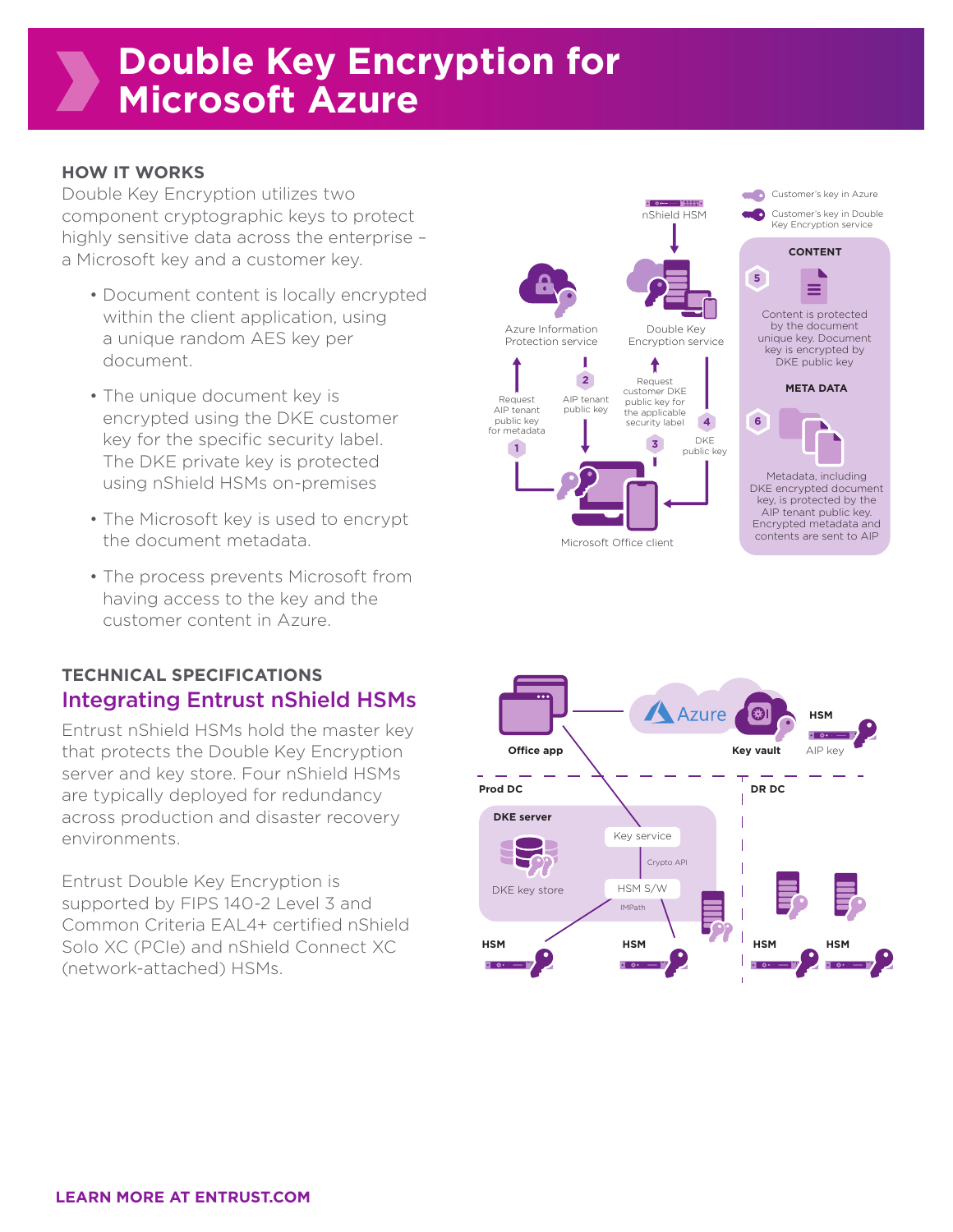# Getting started

To use Entrust Double Key Encryption for Microsoft AIP, you will need:

- Entrust Double Key Encryption solution
- Entrust nShield Solo or nShield Connect HSMs

## Entrust HSMs

Entrust nShield HSMs are among the highest-performing, most secure and easy-to-integrate HSM solutions available, facilitating regulatory compliance and delivering the highest levels of data and application security for enterprise, financial, and government organizations. Our unique Security World key management architecture provides strong, granular controls over access and usage of keys.

## Learn more

To find out more about Entrust nShield HSMs, visit **[entrust.com/HSM](https://www.entrust.com/digital-security/hsm).** To learn more about Entrust's digital security solutions for identities, access, communications, and data, visit [entrust.com.](https://www.entrust.com)